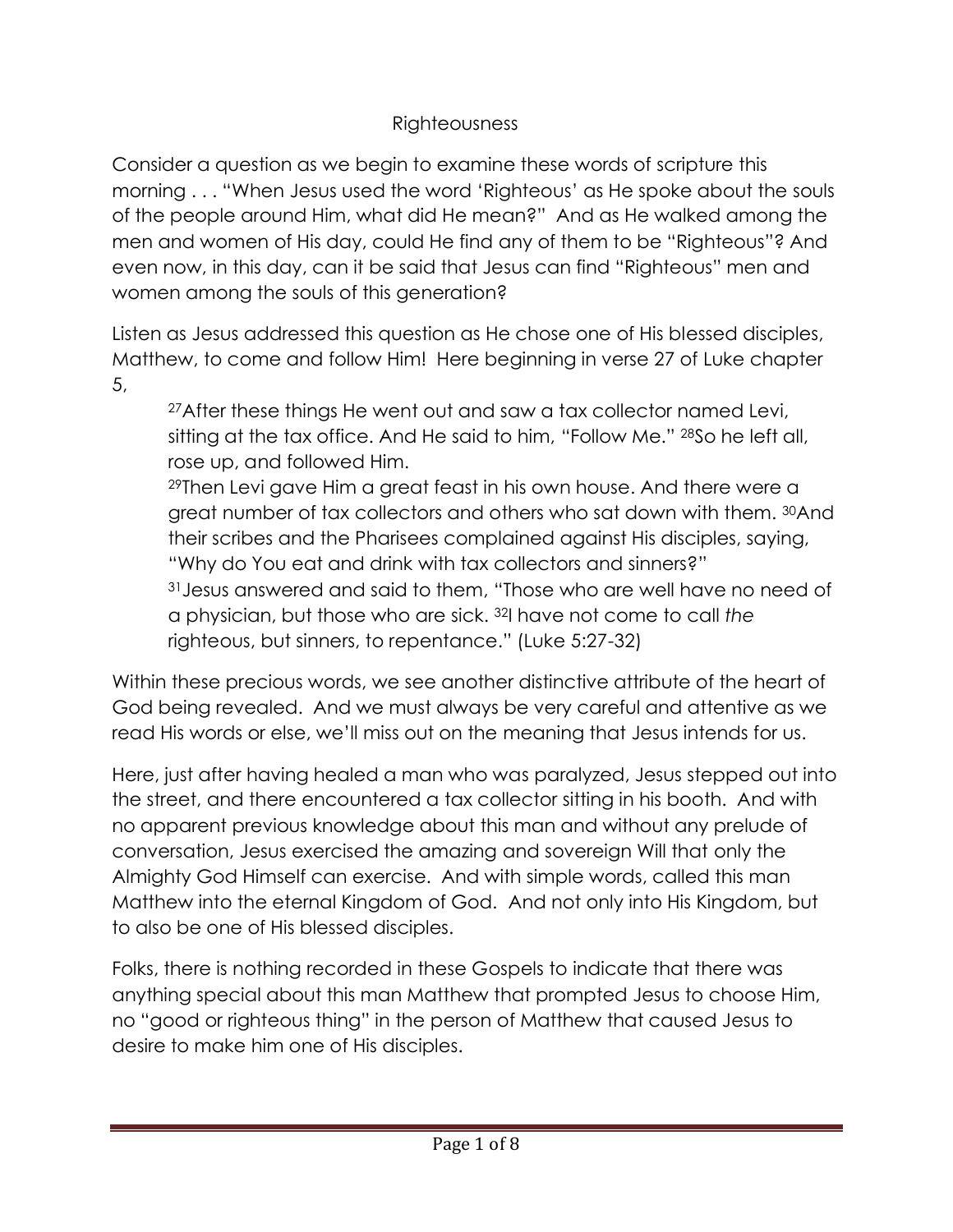And neither is it said, as many of our brethren in other denominations believe, that God had looked down through time and saw that Matthew would turn from his sinful ways and choose Christ to be his Savior. None of that is mentioned here or anywhere else in these scriptures.

No, this is simply the way of God's "Amazing Grace". He makes sovereign choices, irrespective of who we are and of the things that we might have done. And praise be to God that He does that!

This is an example of God working out the mysterious truths expressed in Ephesians chapter 1, where we are told that God actually made these choices before the foundations of the earth were laid. And this was simply the irresistible grace of God at work in this special moment as the Holy Spirit applied Jesus' call with sovereign and divine power.

As for the man himself, here called by his Hebrew name, Levi, and also called in other places in these gospels by His Greek name, Matthew, thanks be to God, his response to this sovereign call was not left up to him alone. God is full of grace and mercy, and He also gave Matthew the sovereign gift of knowing how he must respond. As we are told here, "So Matthew left all, rose up, and followed Him."

How do we know all of these things that I am saying about God and about His calling and about Matthew's response to be true? We know that it is all of God and nothing of ourselves because of the scripture truths that we have been studying over the past few weeks. May I remind us of these special truths? Listen! This is verse 44 of John chapter 6. There Jesus said,

<sup>44</sup>No one can come to Me unless the Father who sent Me draws him. (John 6:44)

Note carefully, Jesus' use of the word "can". He is clearly saying that no one, of their own ability and strength, is able to come to Him. That ability and strength comes only from God the Father.

And then also in verse 63 of John 6, Jesus tells us that **<sup>63</sup>** It is the Spirit who gives life; the flesh is no help at all. (John 6:63)

And also, in verse 65 of that same chapter, Jesus said,

**<sup>65</sup>** . . . "This is why I told you that no one can come to me unless it is granted him by the Father." (John 6:65)

And also, in Romans 9 verse 16 where we are told,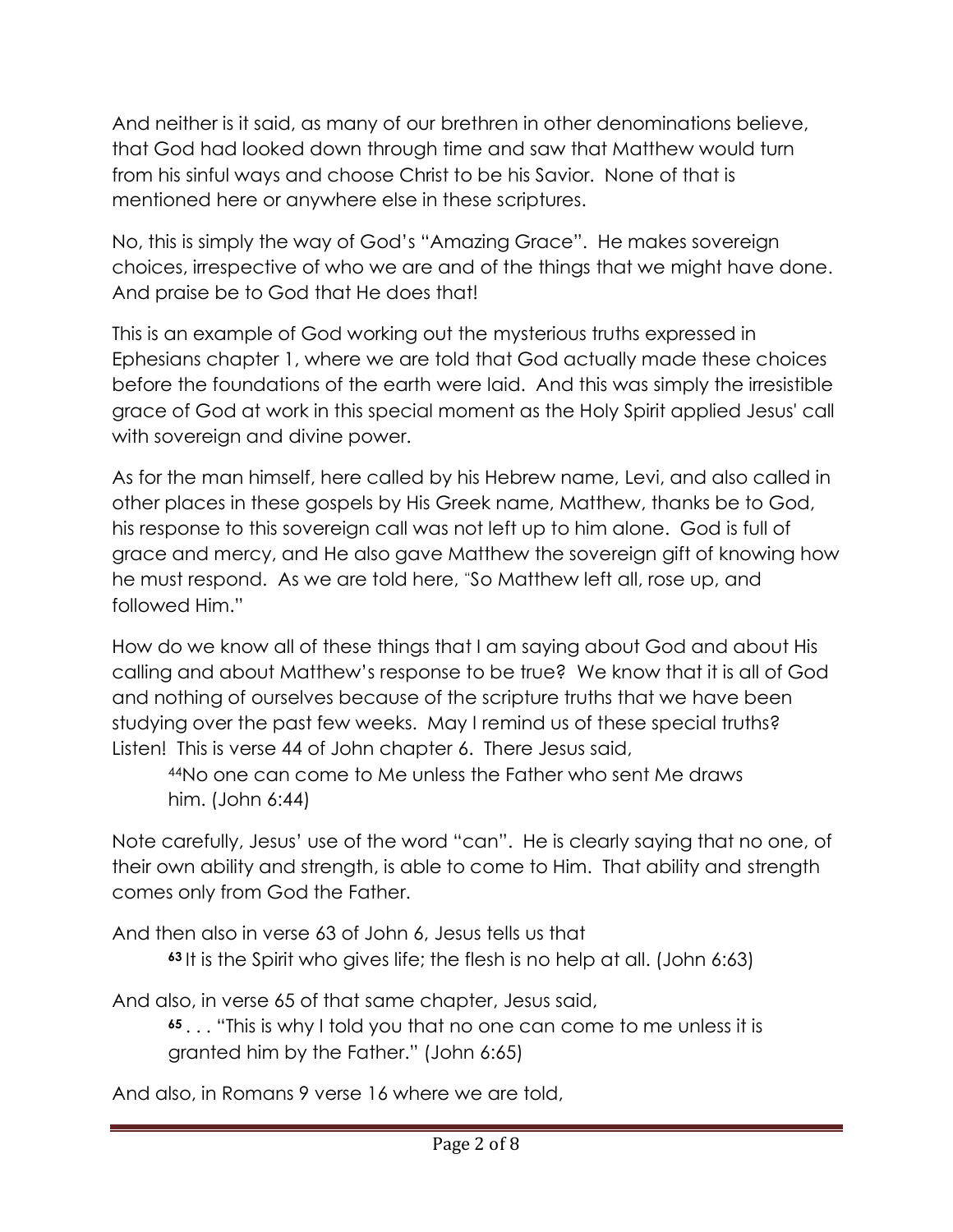<sup>16</sup> It does not, therefore, depend on man's desire or effort, but on God's mercy. (Romans 9:16)

Matthew's response to immediately get up, to leave all that he had worked for all of his life, and to follow this strange young man Jesus, was in every way because of the sovereign working of God's Holy Spirit.

Again, those words in verse 63 of John 6 where Jesus said **<sup>63</sup>** It is the Spirit who gives life; the flesh is no help at all. (John 6:63)

Yes, Matthew's "free will" was at work in this whole transaction, but according to these scripture truths, his "Will" was being prompted by God's Spirit and now Matthew wanted to forsake everything that he was doing and to follow Jesus.

And while it is not said here, it is implied that Matthew now realized that He was one of those that Jesus here called "the sick", and "a sinner in need of repentance". Listen! Verse 31!

<sup>31</sup> Jesus answered and said to them, "Those who are well have no need of a physician, but those who are sick. <sup>32</sup>I have not come to call *the* righteous, but sinners, to repentance." (Luke 5:31-32)

It seems that, by the unction of the Holy Spirit" Matthew was immediately able to recognize that this was him, a sick and wretched sinner in need of a Savior.

And we aren't told why, but it is obvious from these words that those Scribes and Pharisees were not given that same gift of grace at this time. They did not know that they also were "sick" sinners in need of a Savior. They thought themselves to be "righteous".

Folks, within these words a contrast is being given, a contrast that is present within most every group of people. Some people within a group are humbled by the Holy Spirit and they can hear the still small voice of God and they know that they truly are sinners in need of a Savior. But others, within that same group will believe themselves to be righteous.

From the human side of the equation, why would that be so? Why is there such diverse thinking on the part of people? One of the reasons has to do with our understanding of the meaning of this word, "Righteous". Verse 32, Jesus said . . .

<sup>32</sup>I have not come to call *the* righteous, but sinners, to repentance." (Luke 5:32)

Jesus' use of this word "Righteous", as He spoke to these Scribes and Pharisees is mysterious in that He knew well from the long-standing truths that He Himself had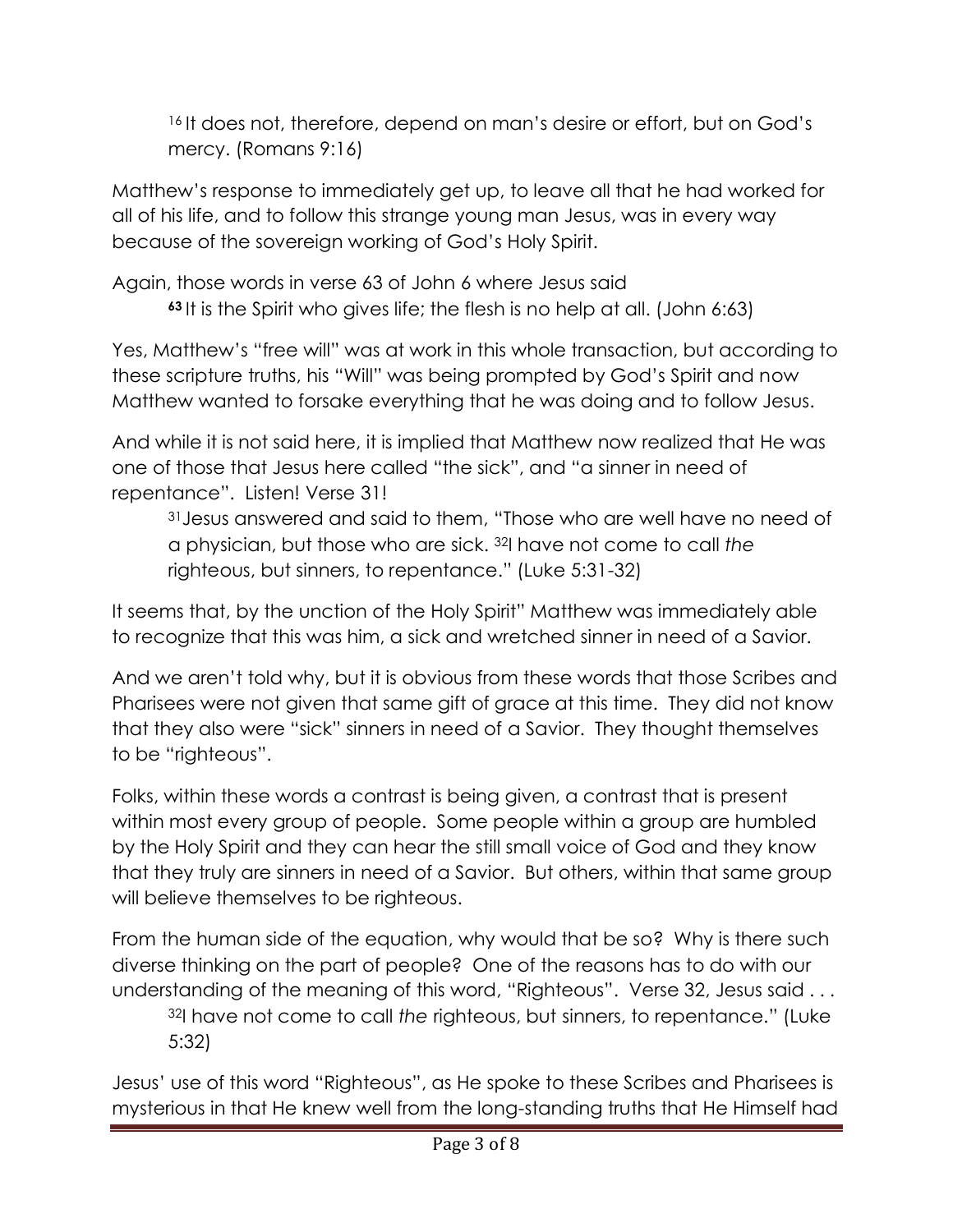spoken into these scriptures, especially from the words of King David in Psalms 14 and Psalm 53, that there really is none "Righteous" who walk this earth, not even one.

But here, Jesus was making an important point to the Scribes and the Pharisees who mistakenly thought that their observance of the law and their doing of "good works" made them "Righteous". But it did not! And it does not for any of us. Just doing good and righteous things does not make a person "Righteous".

Our Catholic brethren are also confused about this matter of "Righteousness". Their doctrines declare that they have an "inherent Righteousness" abiding within their souls, a "Righteousness" that is their own, put there by some ceremonial act done by a priest as they were "christened" in the first days of their life.

But we know those beliefs to be misguided and false. We know from the words of Romans chapter 4, where God speaking about the faith of Abraham, said that Abraham's "faith was credited to Him as "Righteousness". That word "credited" is also translated as "imputed", meaning that the "Righteousness" that Abraham had was put into him as a "free gift", "imputed" into him by God's Holy Spirit. And even then, it was not Abraham's own Inherent "Righteousness", but rather, it was the "Righteousness of Christ" who came to live within his soul.

Let me say that again! Please know with a certainty that Abraham's "Righteousness" would never be His own personal "Righteousness", gained because of some special works or behaviors on his part. And neither will ours! It will ever and always be the "Righteousness of Christ" dwelling within us. And Praise be to God for that!

And further, we don't have to work to maintain our "Righteousness", we could not even if we tried. Our responsibility is to instead maintain our personal relationship with the Person of Christ, and with that, His "Righteousness" remains within us, for now and for always, throughout all eternity. And again, Praise be to God for that!

And all of this was going to be so for this man Matthew as Jesus called him into service within His Kingdom. And it is a wonderful occasion to observe.

I believe that Matthew's call into the ministry was as simple as it seems. An odd choice in that Matthew was a tax collector. Someone not well-liked at all by his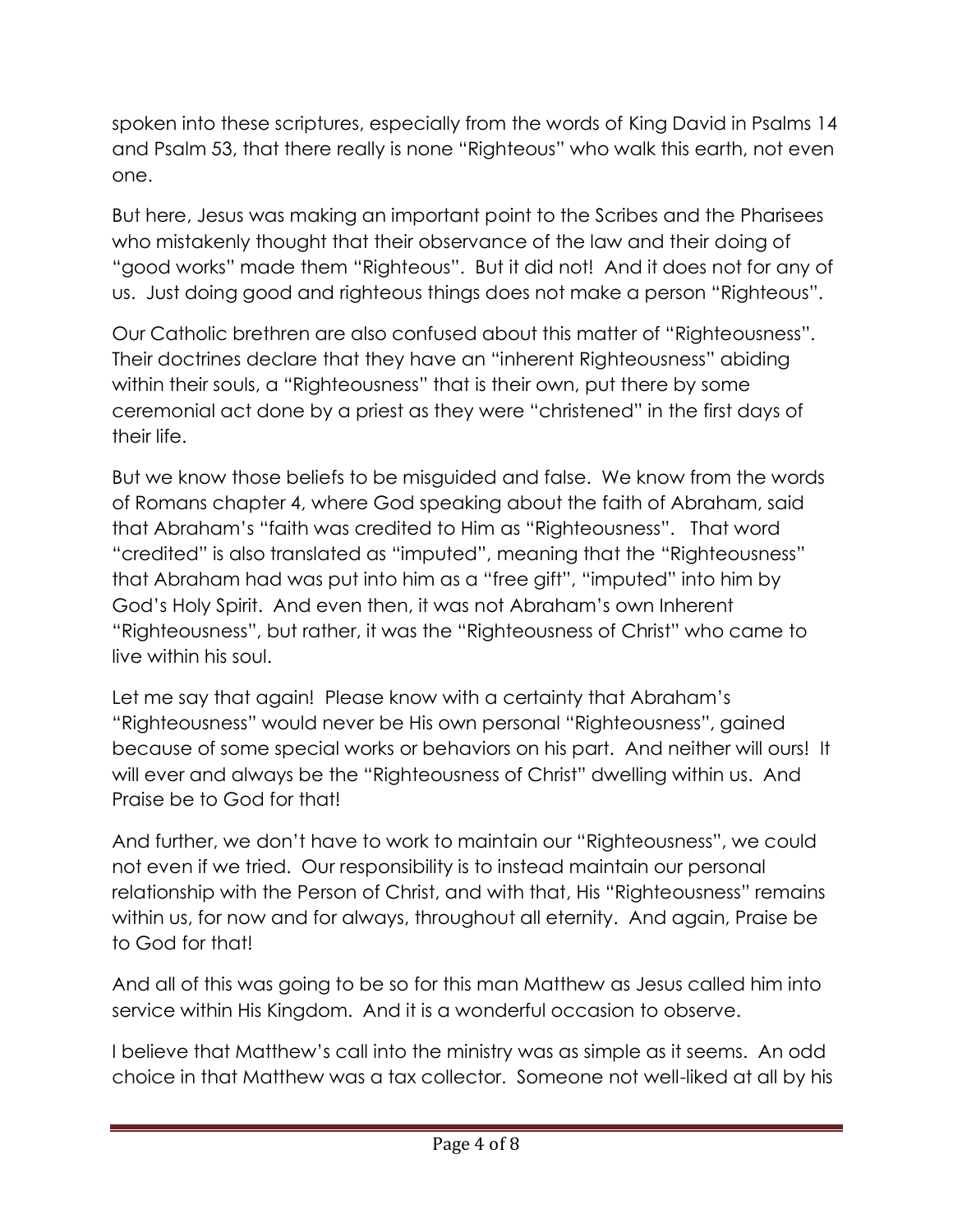neighbors. He made his living, and sometimes great fortunes, from collecting tax money from his own people and then giving it to the Romans.

Also, the Romans allowed the tax collectors to keep a percentage of the collection as their fee. And sometimes, perhaps too often, the tax collectors would overcharge the people and then keep the extra for themselves. That was suggested in the confession of another tax collector, Zacchaeus, when he said that if he had defrauded anyone, he would pay back four-fold. And it was because of such behaviors that tax collectors were a stench in the nostrils of their fellow Israelites.

And again, observing this whole transaction take place, were some men from the other end of the religious spectrum from that of the tax collectors, the Scribes and the Pharisees, men who devoted their lives to being and doing those things which they had determined were "righteous" deeds. And again, their theology and their doctrinal beliefs gave them the very sincere, but very misguided understanding that if they followed the demands of the law and showed acts of kindness towards other people, then their behavior would be accounted to them as "righteousness".

And folks, that kind of "system of belief" did seem, at least on the surface, to be what the Book of the Law suggested. And because of that, the Scribes and the Pharisees were very sincere and very diligent in their following of those kinds of rituals. They tithed on every penny. And they gave alms to the poor. And they fasted at all the proper times.

And by doing those things, the Scribes and the Pharisees "looked righteous" and they fully believed that they were "righteous".

But, as we now know, there was a serious flaw in their religious beliefs. The doing of good things, whether for God or for people, does not and cannot in itself, make a person righteous.

And yes, such things as those are truly good and right things to do, and God does require them of us. He tells us so in the words of Matthew chapter 25, where He tells us that "that which we do for the least of our brethren, it is accounted to us as our having done it for Him".

But dear friends, unless another step in the process is taken first, all of the things that come afterwards are of no value and are not "accounted unto a person as righteousness".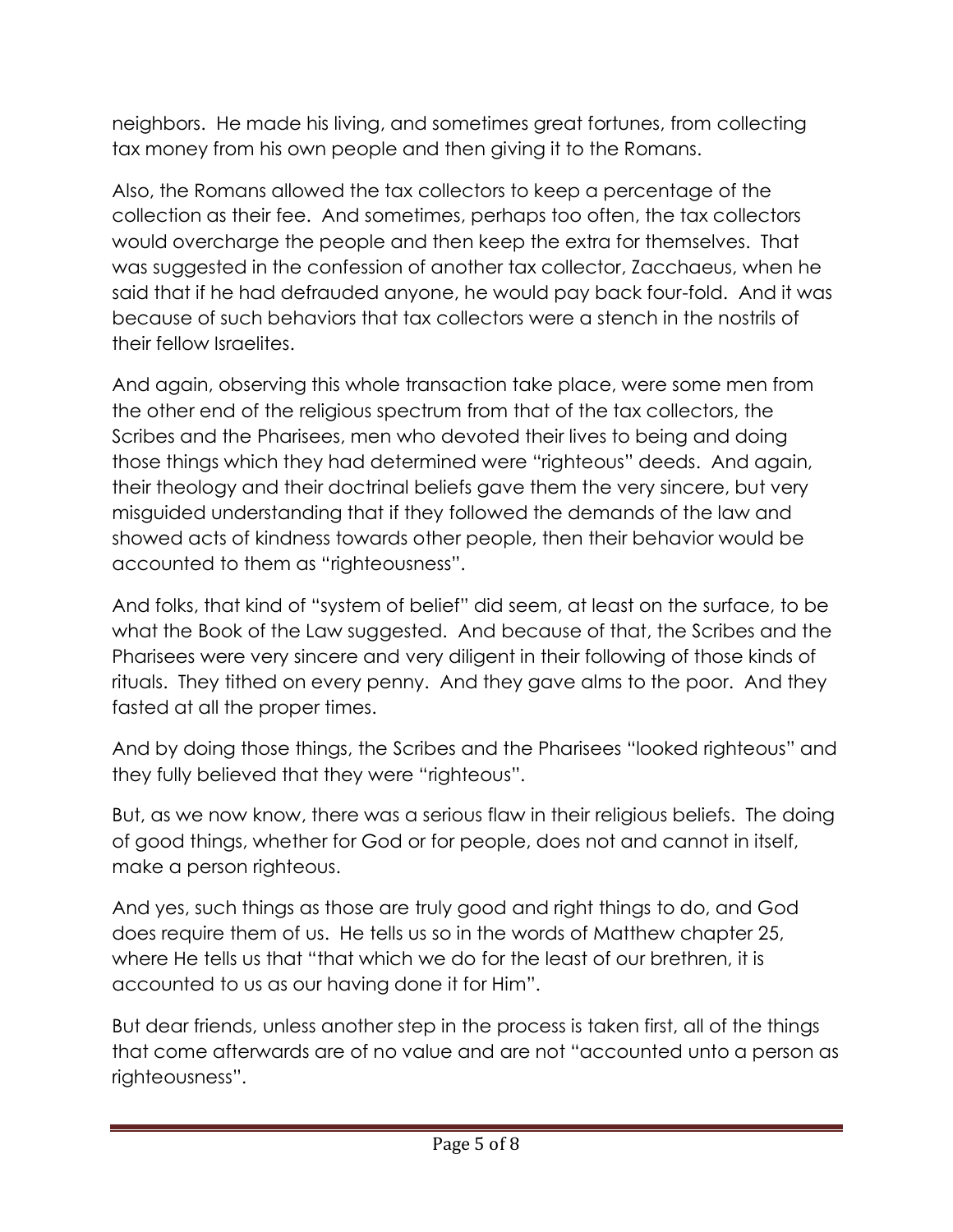That step in becoming righteous is an intimate personal relationship with the person of Christ, brought about by His shed blood on the cross. How do we know that that is so? God Himself has made that special truth clear to us, from the first moments that He gave the Book of the Law, and then continuing on until this very day.

And Jesus, quoting those words from the Book of the Law made it clear for us. When asked "what is the greatest of all commandments", without hesitation, Jesus said,

<sup>29</sup> . . . "The first of all the commandments is: 'Hear, O Israel, the Lord our God, the Lord is one. <sup>30</sup>And you shall love the Lord your God with all your heart, with all your soul, with all your mind, and with all your strength. 'This is the first commandment. <sup>31</sup>And the second, like it, is this: 'You shall love your neighbor as yourself.' There is no other commandment greater than these." (Mark 2:29-31)

Why do I find need to quote these particular verses within this study about Jesus choosing Matthew to be one of His disciples and also the response of the Scribes and Pharisees to His choice of this "sinner and tax collector"

It's because this command to "Love the Lord our God with all of our heart, soul and mind" is essential to the righteousness that the Scribes and Pharisees so clearly and wrongly misunderstood.

But why would that be so? What stood in their way of understanding the command to love the Lord their God? The problem is that "Spiritual understanding" can only be discerned by the Holy Spirit who lives within a person". This is ever and always true.

And while the Scribes and the Pharisees were well schooled in the academic meaning of these scriptures, they did not have the Holy Spirit living within them to interpret the words to their minds, making those learned men helpless to understand.

And God is unyielding in those requirements. We must "love the Lord our God with all of our heart, all of our soul, and all of our strength." And then and only then will He be gracious and give to us the righteousness that He requires.

But as we look at the words of this passage before us today, at this particular moment in these scriptures, neither Matthew nor the Scribes and Pharisees had the Holy Spirit dwelling within them to give them "Spiritual Discernment".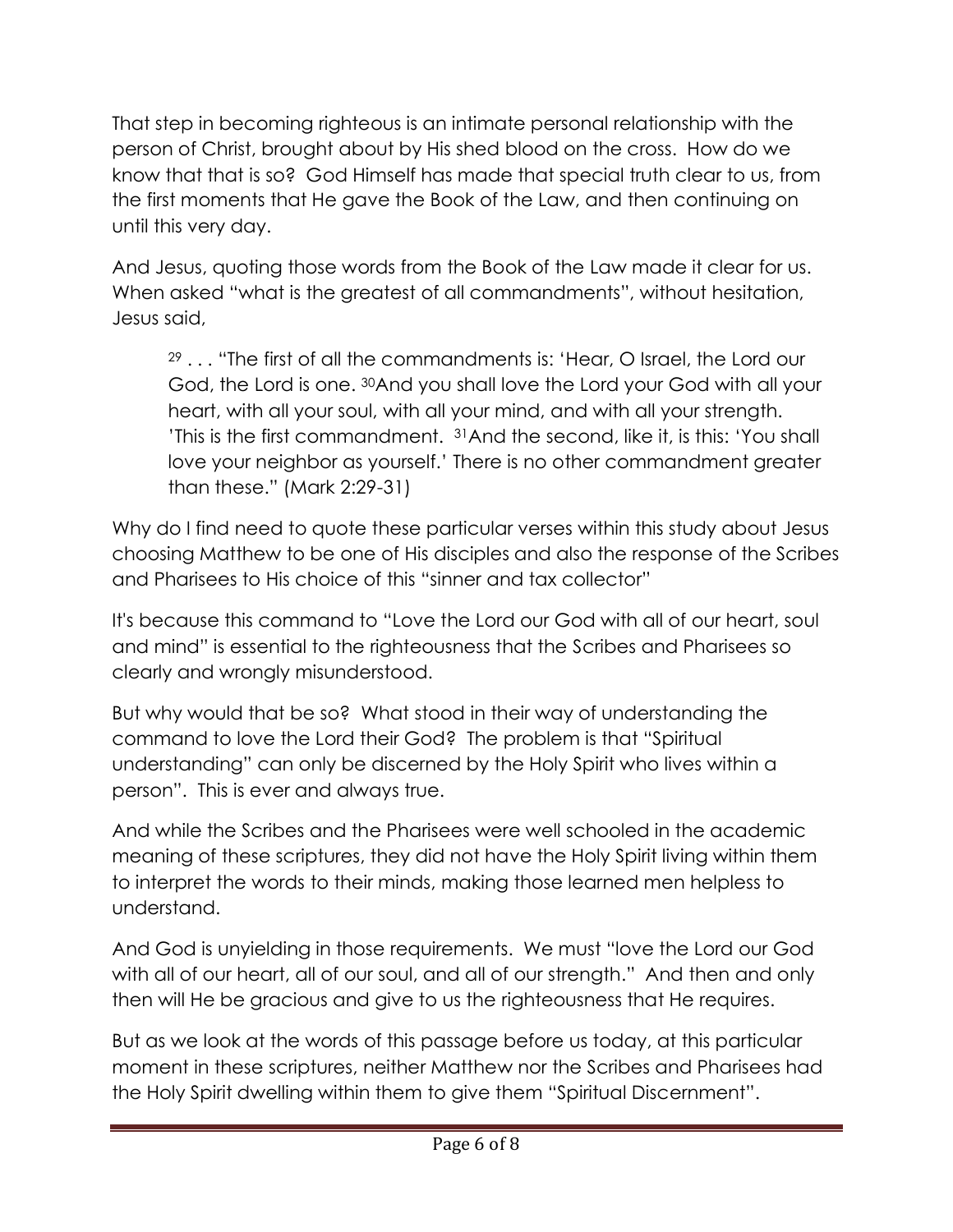So then, what made the difference, and what was the reason that prompted Jesus to choose Matthew over someone else, perhaps even one of those Scribes or Pharisees?

The simplest answer is, God does not tell us why. And it will remain a mystery. Just like it will remain a mystery as to why God chose you and chose me, wretched sinners to be His blessed children. But He did and we are so very glad He did!

Folks, God is "sovereign", and He makes sovereign choices, choices that we don't understand, and every choice He makes is a good one.

And as I said a few moments ago, I am personally comfortable in believing that Matthew's name was "written in the Lamb's Book of Life" and that he was chosen for this special calling long before the foundations of the earth were laid. And this was simply the irresistible grace of God at work in this special moment as the Holy Spirit applied Jesus' call with sovereign and divine power.

As for Matthew, it would seem that in those moments, as Jesus spoke to him, something inside of Matthew was changed by the Holy Spirit. I am convinced that in those brief moments, Matthew came to understand that He was a "terminally sick sinner" in need of this "Great Physician" to save him. That sure seems to be the contrast that Jesus was drawing as He said these words,

"Those who are well have no need of a physician, but those who are sick. <sup>32</sup>I have not come to call *the* righteous, but sinners, to repentance." (Luke 5:31-32)

In his new humbled condition, Matthew was able to hear the "still small voice" of God calling to him, but the Scribes and the Pharisees could not. It is only the ears of the repentant sinner that can hear God's "still small voice". The more righteous that a person believes himself or herself to be, the less likely he or she will be able to hear the voice of God.

What then should the message be for you and for me, here and now, in our day and in our personal experience with God? The message is that you and I must guard ourselves carefully against the same kinds of errors in thinking that the Scribes and the Pharisees suffered from. We must not allow ourselves to believe that just because we have sat in these pews for so many years, and just because we always try to be "good people", that we are somehow personally "righteous".